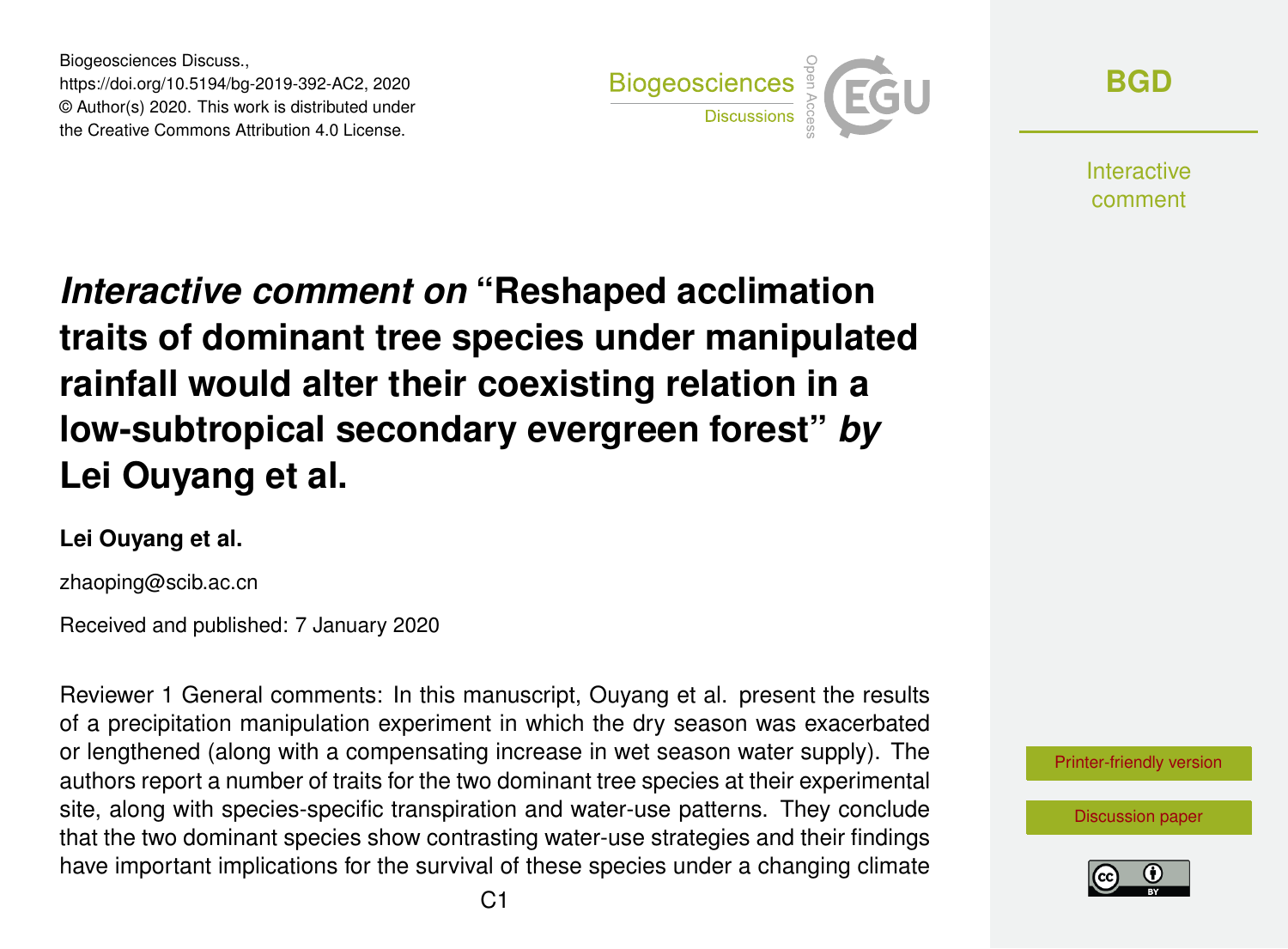regime. The experimental setup and amount of data collected is impressive, but the manuscript has some key issues that I believe preclude publication at this time. Below, I have listed some broader feedback about the manuscript, followed by smaller line by line comments. 1)In general, I think the most novel aspect of this manuscript is the water uptake depth data. However, I think there is significant methodological detail missing about how water uptake depth was partitioned and there seems to be no statistical analysis comparing these data across treatments or species. I also think it should be mentioned that water samples were collected during a very limited time frame and that plant water use could have shifted during the experiment, as could precipitation 18O. Further, the authors make claims about these data (primarily differences between species), that look unfounded to me but could potentially be shown statistically. In sum, I don't think the water uptake depth analyses are valid as is. Without the water uptake depth data, I think the manuscript is fairly simple, merely showing the effects of the precipitation manipulation on transpiration, along with a few traits. 2)Related to the above point, I think there are some large gaps in the methods that make a solid interpretation of the results difficult. In particular, I think the manuscript is missing detail on leaf 13C sampling, lacks a discussion on the age of the bulk material they sampled for 13C analysis and what this means for their interpretations, neglects description of their water uptake depth model, and lacks some additional smaller details on sampling that I've highlighted below.

Response (R): We sincerely appreciate that the reviewer pointed out the pertinent problems of our manuscript and detailed modification suggestions. We have thoroughly checked and revised the manuscript by following reviewer's suggestions, and respond as well as explain item-by-item the questions as follows. The methodological detail about how water uptake depth was partitioned was added in the manuscript: "Four rainfall samples from four precipitation events were collected for the isotope analysis. Previous root sampling analysis has verified that more than 80% of the total root biomass for S. superba and 80% of the absorbing roots of M. macclurei were distributed in the surface soil layer (0-60 cm) (Hao and Peng 2009; Li 1984). Therefore,

## **[BGD](https://www.biogeosciences-discuss.net/)**

Interactive comment

[Printer-friendly version](https://www.biogeosciences-discuss.net/bg-2019-392/bg-2019-392-AC2-print.pdf)

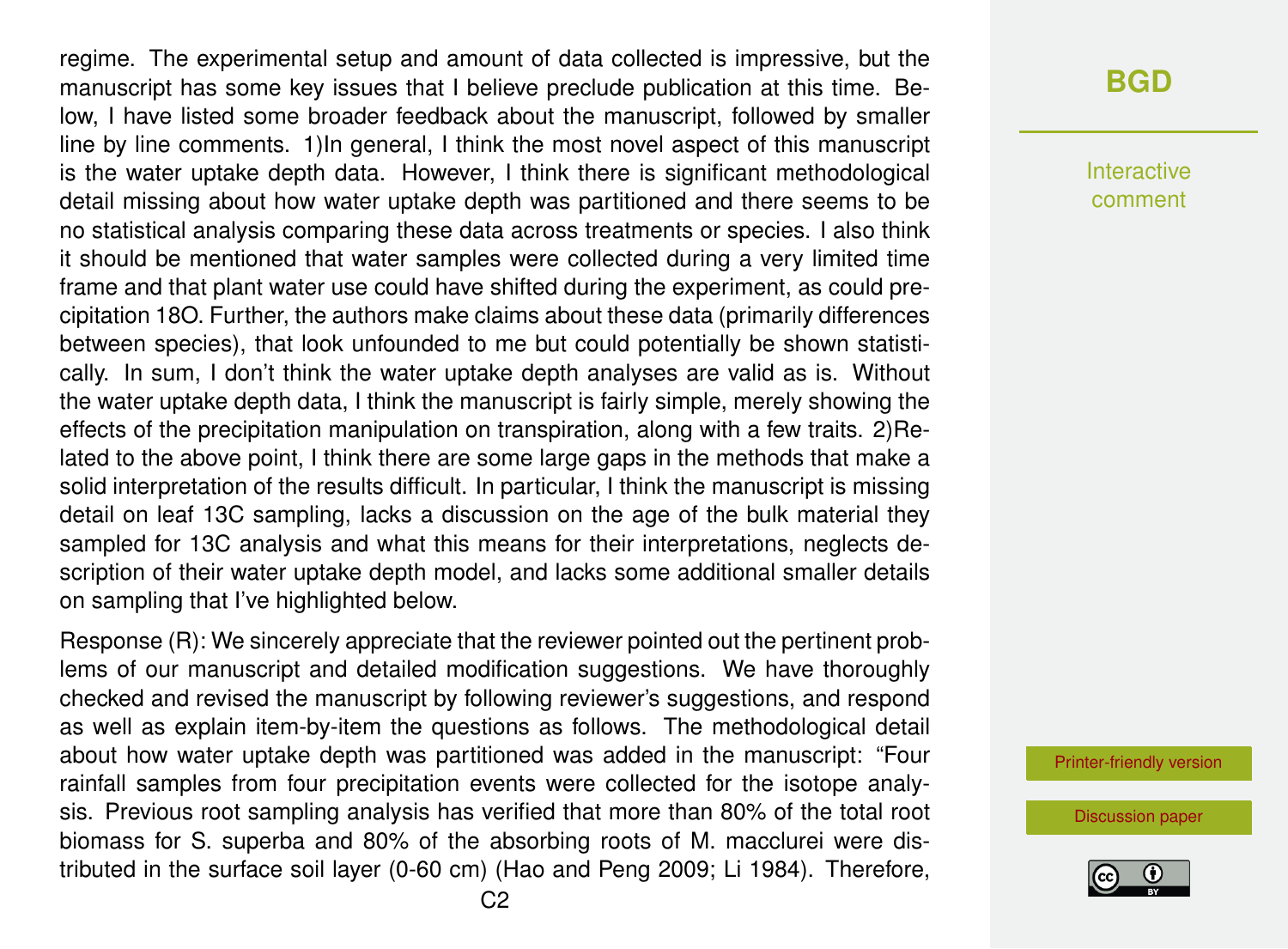soil samples around the sampled trees were collected from the upper soil layers (0-20 cm), middle soil layers (20-40cm) and deeper soil layers (40-60 cm) with soil cores from each experimental plot. Water from a small well near the experimental plots was collected as the groundwater and kept in the laboratory at  $0-5$  °C for further analyses (Sun et al., 2018). " (Line 287-296)

In addition, according to reviewer's suggestion, we recalculate the proportions of water resource use based on the measured isotope data and display the statistical analysis in Figure 4. The corresponding results of statistical analysis are also described in the manuscript: " According to the statistical results, the utilization of rainwater and soil water of M. macclurei trees showed no significant treatment-difference, while the DD and ED treatments significantly decreased its utilization of groundwater (Figure 4). However, the changed precipitation pattern posed a significant influence on the water use proportions of S. superba from different water resources ( $p < 0.05$ )....Furthermore, the two dominant tree species shared similar water use proportion under the control condition, and M. macclurei used more soil water (0-60cm) than the S. superba under DD treatment. Comparatively, M. macclurei utilized more rainwater, while S. superba was inclined to make use of more groundwater under ED treatment ( $p < 0.05$ )." (Line 379-392)

The detailed information about leaf 13C sampling and analysis was also added in the manuscript: "In this study, the obtained fresh mature leaves (the pre-treated details was described in section 2.6) were oven dried (80 $\hat{a} \hat{U}$ eC, 48 h), crushed to a powder and sieved through a 100 mesh. The samples passing through the mesh were oxidized with an elemental analyzer (VARIO EL3, Elementar, Germany) and analyzed for  $\delta$ 13C by mass spectrometry (DELTA V Advantage, Thermo Scientific, USA) using Pee Dee Belemnite (PDB) limestone as the standards. The  $\delta$ 13C value (‰ was calculated from the following equation..." (Line 260-266)

3)In many places throughout the manuscript, the authors claim their results speak to the competitive ability of these species using words like "competition", "success", "co-

## **[BGD](https://www.biogeosciences-discuss.net/)**

Interactive comment

[Printer-friendly version](https://www.biogeosciences-discuss.net/bg-2019-392/bg-2019-392-AC2-print.pdf)

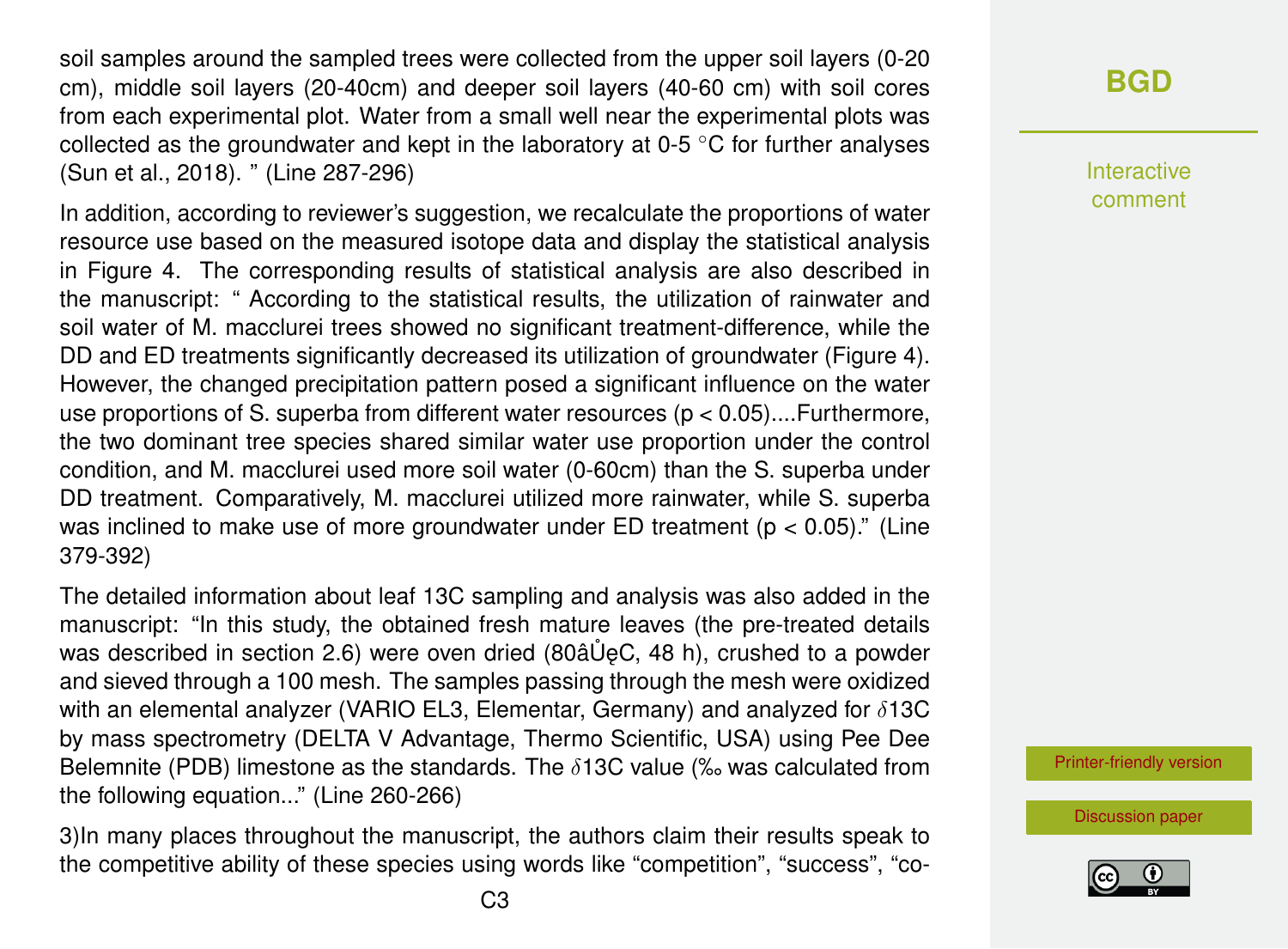existence", "tolerance", etc. I do not think the data support these claims since the manuscript merely shows patterns in water use between the two species and some additional traits. I think this language should be toned down and I've highlighted areas where this issue came up.

R: The terminology words such competition, success or tolerance were deleted or revised to avoid high-toned. We think the use of the terminology "coexistence" might be reasonably, because the two dominant species in this area, M. macclurei and S. superba shared and competed for the resources with different distribution of root biomass, various water use and growth indexes, thus, their coexistence could be a point in this study.

4)Certainly, this is not a big issue at this stage, but I think the manuscript could use some significant editing for grammar and sentence structure.

R: We have read and done our best to make revisions throughout the text to avoid grammar mistakes and long sentences.

Specific comments: L1-2: I would really recommend altering the title. I do not really think the study pertained to "acclimation traits", nor were any traits "reshaped". Further, I think that saying they "altered their coexisting relation" is not supported by the data (my point #3 above).

R: The title was changed to "Species-specific transpiration and water-use patterns of two dominant coexisting tree species under manipulated rainfall in a low-subtropical secondary evergreen forest"

L27: See #3 above about claims of competitiveness.

R: This sentence was changed to "...that M. macclurei has more survival and growth advantages in this subtropical forest." (Line 27-28)

L29-30: How are you defining drought tolerance? It seems like the two species had fairly similar responses to the precipitation manipulation in terms of transpiration and Interactive comment

[Printer-friendly version](https://www.biogeosciences-discuss.net/bg-2019-392/bg-2019-392-AC2-print.pdf)

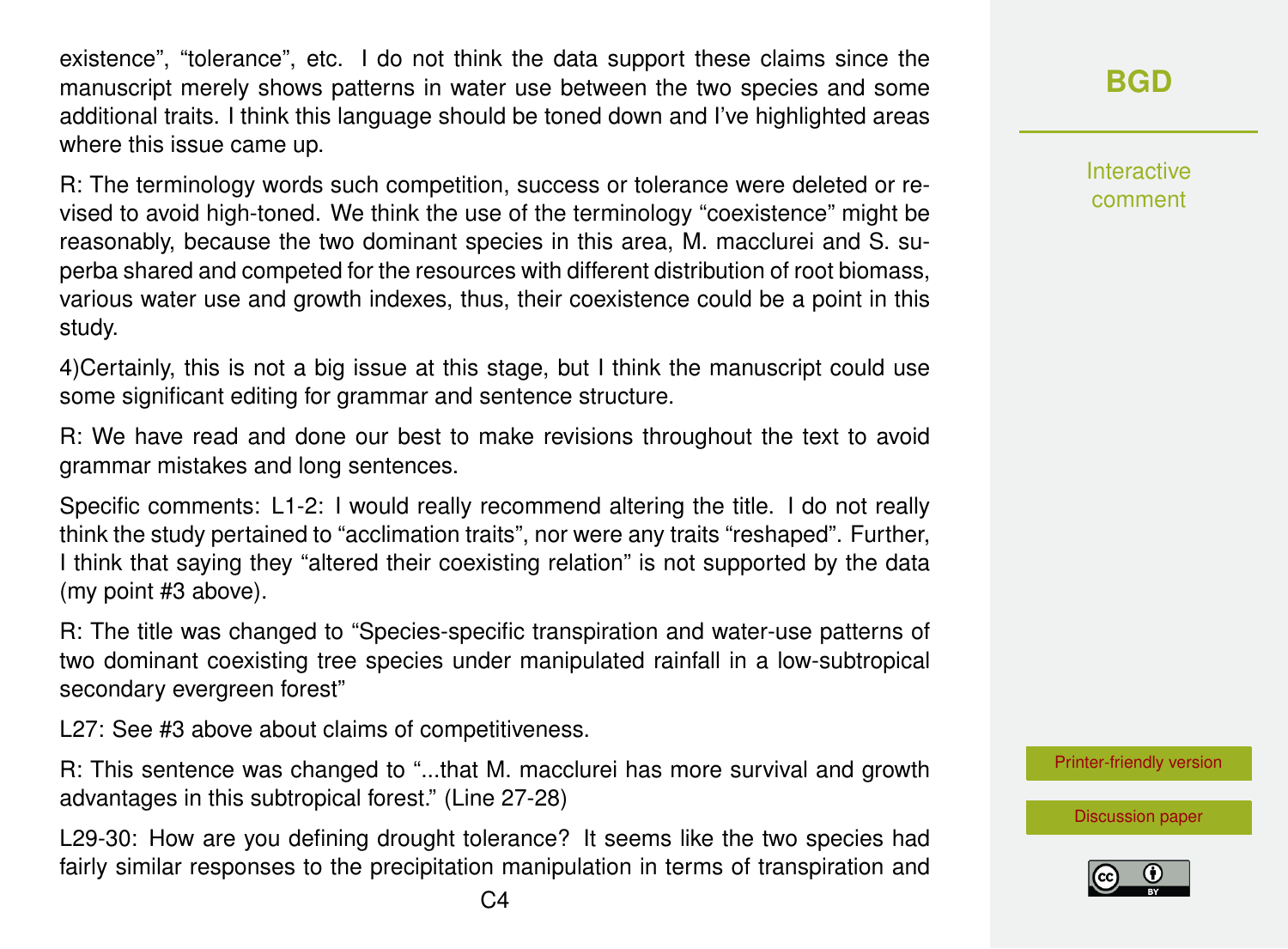there was no evidence that either species was water stressed (point 3# above).

R: Actually, due to the abundant rainfall, drought events do not happen very often in south China, but previous reports also claimed many tropical areas with rich species have already experienced little or no rain falls during dry seasons and upper soil layers might undergo severe drying (Goldstein et al., 2008; Liu et al., 2010; Gao et al., 2015) (Line 88-91). In this study, S. superba allocated much less root biomass on surface soil than M. macclurei (47% vs. 72%), and as shown in the statistical results, the S. superba was inclined to use more groundwater than M. macclurei under ED treatment. Therefore, we think S. superba might be drought tolerant under potential drought in the future. To make it less controversial, this sentence was changed to "Therefore, under the seasonal drought caused by uneven distribution of rainfall in the future, M. macclurei that inclines to use shallow soil water would adopt a drought-avoidance strategy, whereas S. superba being able to uptake deeper soil water would be drought tolerant. (Line 29-31)"

L31: See#3 above about the coexistence terminology.

R: As we had explained in the previous response, M. macclurei and S. superba shared and competed for the resources, and had different distribution of root biomass, various water use and growth indexes, thus, the coexistence terminology might be reasonable.

L78-80: I do not think it is well supported in the literature that isohydric species tend to occur in mesic areas. They can and do exist most everywhere.

R: This sentence was changed to "Isohydric species, however, are often regarded as drought avoiders as they can avoid drought-induced hydraulic failure by way of strict stomatal control and relatively constant minimum leaf water potential (McDowell et al., 2008)" (Line 75-78)

L128-135: It seems like #1 and #2 are really similar in the sense that they both describe traits and water-use patterns. Maybe the authors could separate these objectives out Interactive comment

[Printer-friendly version](https://www.biogeosciences-discuss.net/bg-2019-392/bg-2019-392-AC2-print.pdf)

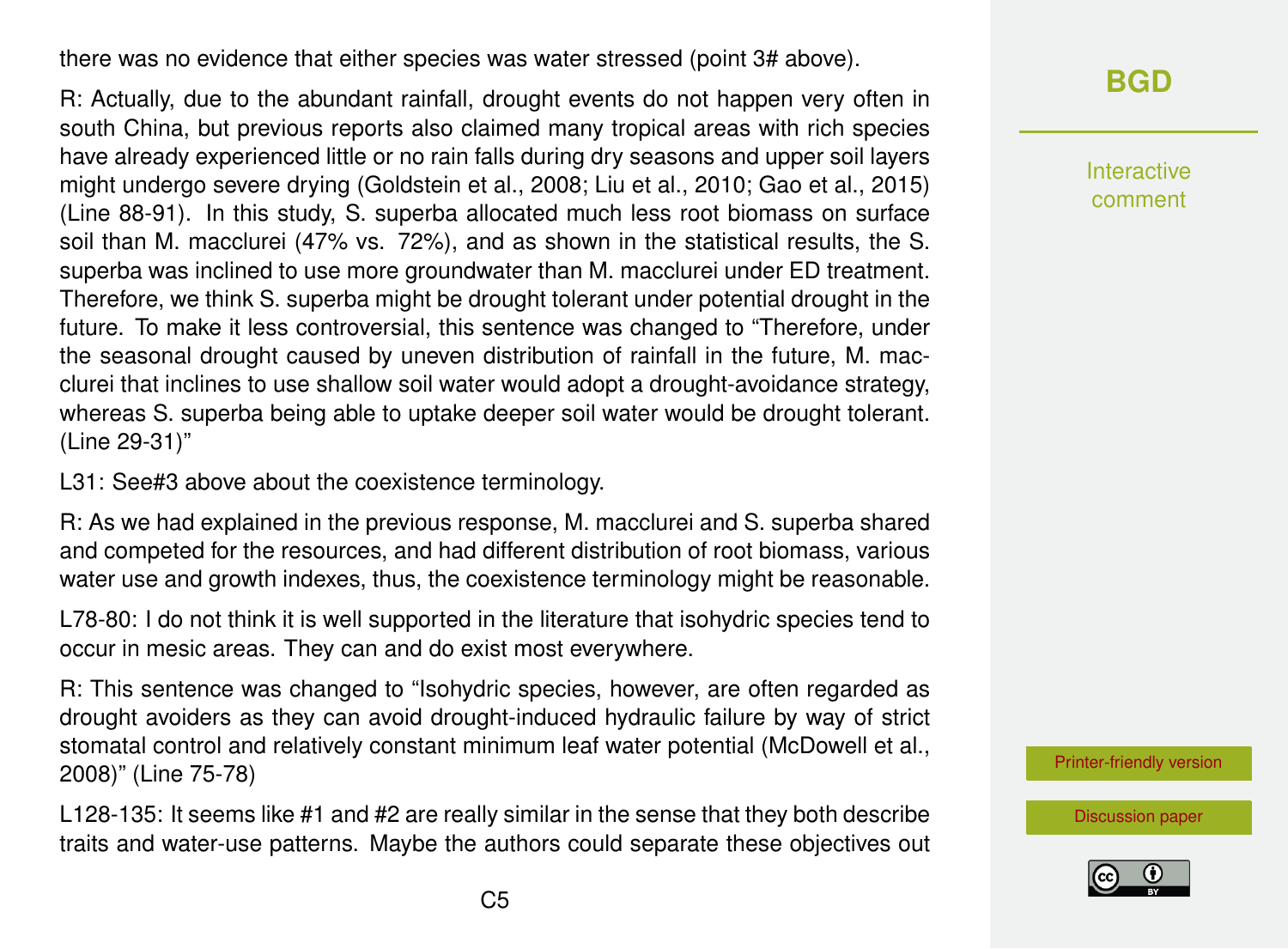into one about tree water use (and water uptake depth), and one about how traits mediate tree water use patterns.

R: Thanks for the suggestion, we have rewritten the objectives: "Therefore, main objectives of this study are 1) to investigate the effects of manipulated precipitation conditions on spatial-temporal water use patterns of S. superba and M. macclurei in this subtropical forest; 2) to understand the potential mechanism for the varied responses of tree transpiration to the changed precipitation patterns by examining the variations in morphological adjustment, such as Huber values (As: Al), the intrinsic water use efficiency, and the contributions of water resources to the tree transpiration." (Line 135-141)

L161-164: I think it would be very helpful for the reader if there was a simple diagram (or perhaps labels added on to a time series figure) showing when precipitation was excluded or added back in for each treatment.

R: To describe the manipulated precipitation treatments more clearly, we listed the detailed information of excluding and irrigating water under DD and ED treatment in Table 1. "The exclusion of precipitation was achieved automatically by a tarpaulin covering approximately 67% of the area of the DD and ED plots. To guarantee the equal total annual rainfall, approximately equivalent amounts of excluded water were pumped into these plots several times (4-8 times) during wet seasons (from June to September for DD and ED treatments) (Table 1)." (Line 174-178)

L178: In order to interpret the effects of the precipitation manipulation, there needs to be information about how the experimental year's climate related to average site climate. For example, if this was a really wet year, there may be no reason to expect significant treatment effects in the first place.

R: We have described the long term climate of the study site in section of "Site description", and we also presented the climatic parameters especially the precipitation of the experimental year in section 3.1: "Total precipitation at the research site during the Interactive comment

[Printer-friendly version](https://www.biogeosciences-discuss.net/bg-2019-392/bg-2019-392-AC2-print.pdf)

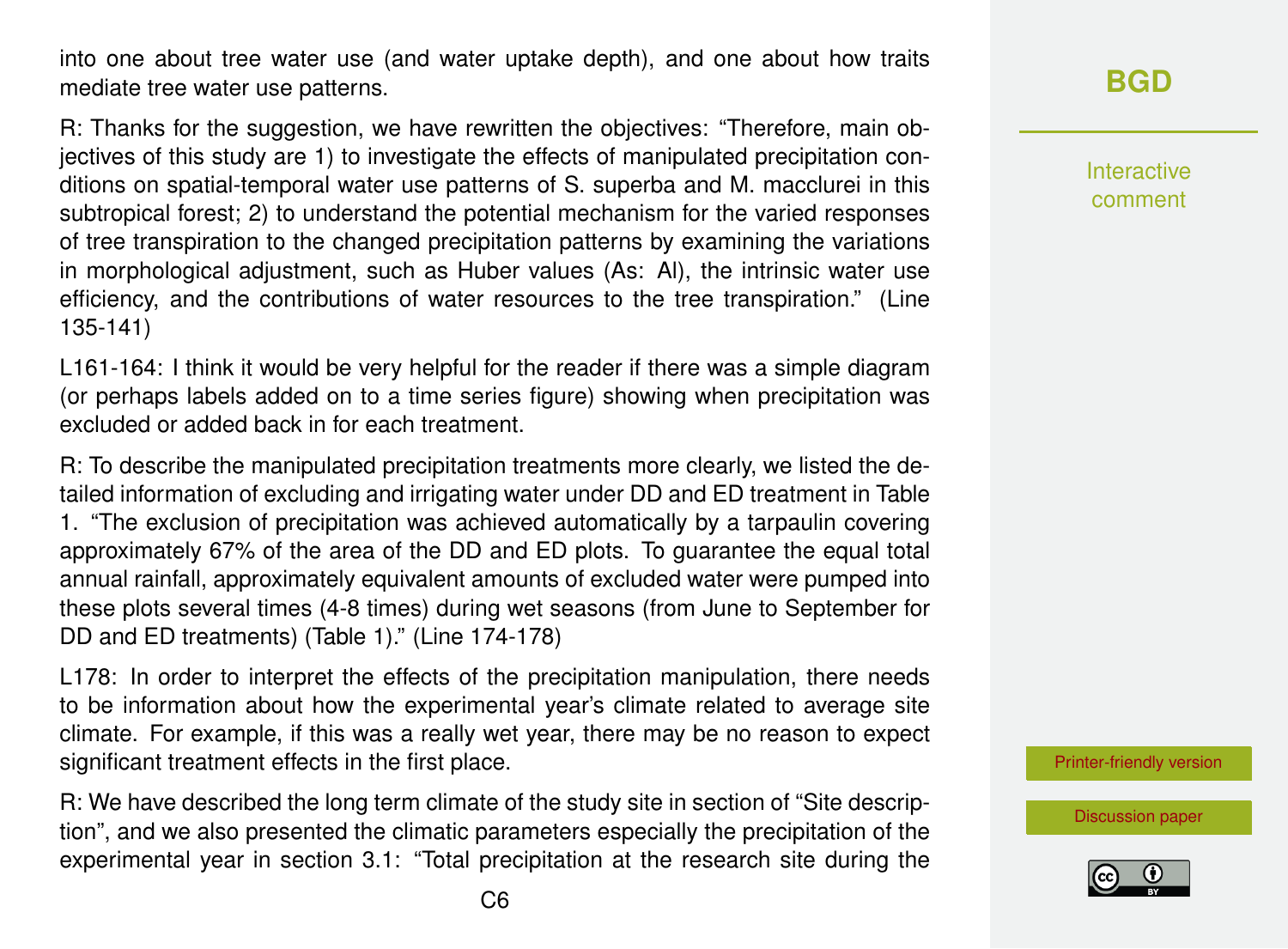experimental period was 2094 mm. The precipitation was unevenly distributed and occurred mainly between April and September, accounting for approximately 84% of the annual total. It was noticeable that the heaviest precipitation with a value of 498.6 mm occurred in August, while the lightest precipitation occurred in February with only 2.7 mm. (Line 327-332)" Data has obviously shown the unevenly distributed precipitation, which could make our experimental design sense.

Yes, it was really a wet year, as the total precipitation being of 2094 mm during the experimental period, but the rainfall manipulation that excluded 67% of precipitation under DD and ED treatment (the amounts of excluded water were shown in Table 1) still had a non-negligible effect on tree transpiration, especially during the periods of dry and spring drought season (Figure 3).

L216: What depth were these samples collected at?

R: "soil samples (0-30 cm) were periodically collected in the experimental plots to measure the soil water contents (SWC) by gravimetric method." (Line 222)

L252-290: I think some text should be added (either in the methods or discussion) that clarifies what the 13C signal would represent. If these leaves had been around prior to the experiment, their bulk tissue 13C would incorporate the 13C signal from climatic conditions at the time of leaf expansion, the carbon used to make those leaves, and any dynamics influencing non-structural carbohydrates since leaf expansion. Any information on the life span of these leaves would help here, or simply a caveat that the 13C signal could be complicated.

R: The detailed information about leaf 13C sampling and analysis was also added in the manuscript: "In this study, the obtained fresh canopy leaves (the pre-treated details was described in section 2.6) were oven dried (80 $\hat{a} \cup \hat{b}$ C, 48 h), crushed to a powder and sieved through a 100 mesh. The samples passing through the mesh were oxidized with an elemental analyzer (VARIO EL3, Elementar, Germany) and analyzed for  $\delta$ 13C by mass spectrometry (DELTA V Advantage, Thermo Scientific, USA) using Pee Dee **[BGD](https://www.biogeosciences-discuss.net/)**

Interactive comment

[Printer-friendly version](https://www.biogeosciences-discuss.net/bg-2019-392/bg-2019-392-AC2-print.pdf)

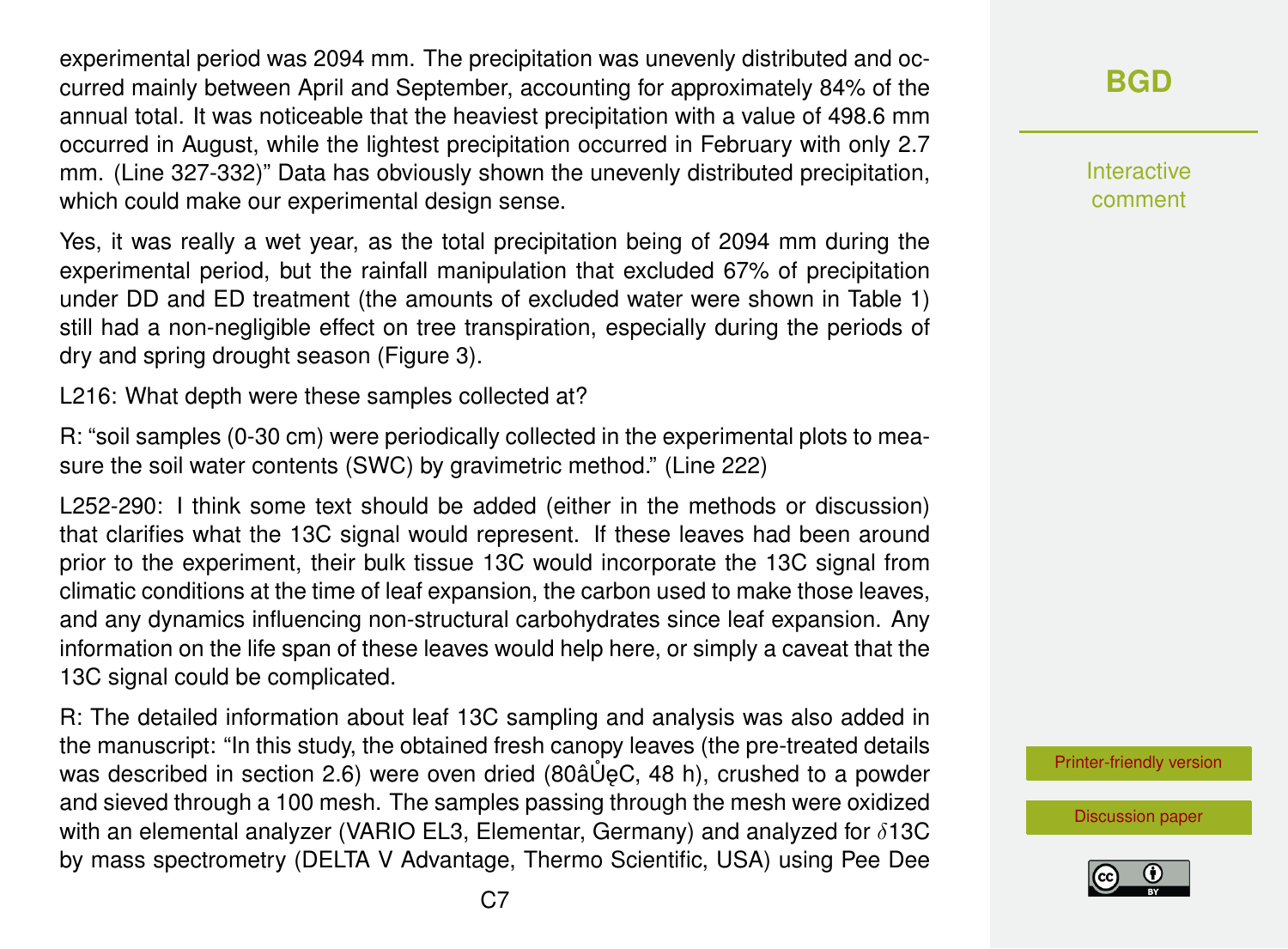Belemnite (PDB) limestone as the standards. The  $\delta$ 13C value (‰ was calculated from the following equation..." (Line 262-268)

Since the S. superba and M. macclurei are evergreen tree species with perennial leaves, 13C value of mature leaf is generally considered to be constant after being fixed in the leaves, and thus, the use of mature leaves for 13C sampling and analysis at the end of the experiment are reasonable.

L275: When were rainfall samples collected? Were these multiple samplings or were there 4 replicates of one rainfall event? If it is the latter, I don't think you can assume that this rainfall event is representative of all rainfall.

R: The collected rainfall sample were taken from four precipitation events. "Four rainfall samples from four precipitation events were collected for the isotope analysis." (Line 287-288)

L286: Please describe in detail what IsoSource is and the methodology behind how it partitions water uptake depth.

R: The IsoSource, a mixing model software, is developed and introduced by Phillips and Gregg (2003). It is designed for situations in which n isotopes are being used and more than n+1 sources are likely to contribute to a mixture. IsoSource uses stable isotope data to calculate feasible ranges of source contributions. Detailed information about this software was presented in Phillips and Gregg (2003). In this study, the xylem water was regarded as the mixture, and different water samples for isotope analysis included the rain, soil water from different soil layers, and groundwater. First, all possible combinations of source proportions that sum to 100% are calculated in user-specified increments (2% in our study). Second, the predicted isotope values of the mixture are computed using linear mixing model equations that preserve mass balance (Phillips 2001). Isotope values of computed mixtures are then compared with the observed isotope values; the range of combinations that match within a user-specified tolerance value (0.05% in our study) is then described.

**[BGD](https://www.biogeosciences-discuss.net/)**

Interactive comment

[Printer-friendly version](https://www.biogeosciences-discuss.net/bg-2019-392/bg-2019-392-AC2-print.pdf)

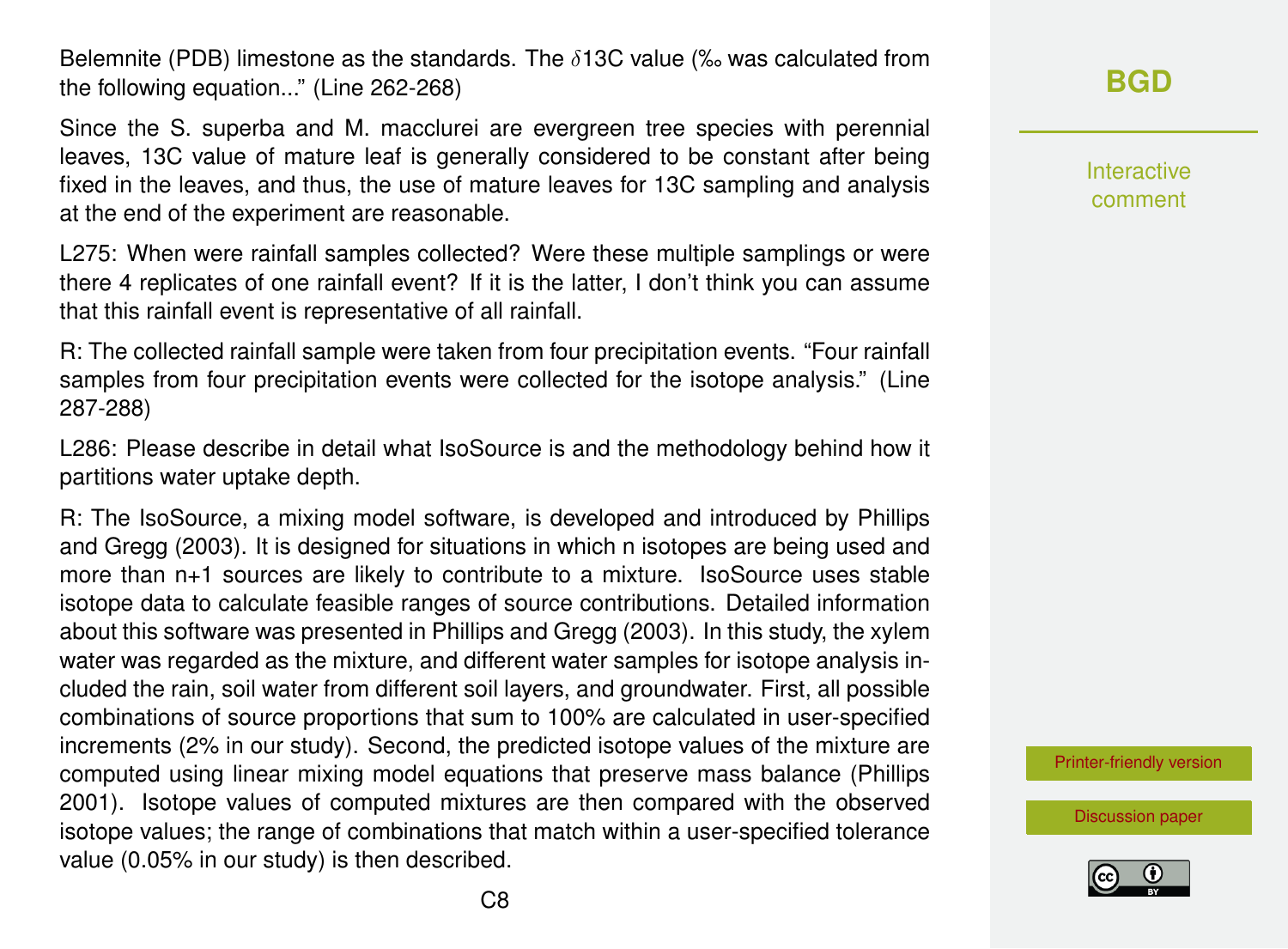L343-350: What are these percentage reductions in comparison to (i.e., what counted as dry versus wet seasons)?

R: These percentage reductions are in comparison to wet seasons. In the new version of manuscript, we deleted this part to avoid the unnecessary description.

L364-378: As mentioned in point #1, this sections needs some statistical analysis to be able to draw any conclusions from the data.

R: The results of statistical analysis are also described in the manuscript: "According to the statistical results, the utilization of rainwater and soil water of M. macclurei trees showed no significant treatment-difference, while the DD and ED treatments significantly decreased its utilization of groundwater (Figure 4). However, the changed precipitation pattern posed a significant influence on the water use proportions of S. superba from different water resources ( $p < 0.05$ )....Furthermore, the two dominant tree species shared similar water use proportion under the control condition, and M. macclurei used more soil water (0-60cm) than the S. superba under DD treatment. Comparatively, M. macclurei utilized more rainwater, while S. superba was inclined to make use of more groundwater under ED treatment ( $p < 0.05$ )." (Line 379-392)

L390-391: Is this saturation model warranted for the data considering that most of the responses seem to be fairly linear? Is there a first principles reason to expect a saturation relationship?

R: Generally, the response of tree transpiration to PAR is generally linear when the PAR values are relatively low, while non-linear (saturation) relationships would be observed as PAR further increase. Considering the wide range of PAR in our study (0-50 mol m-2 d-1), we thus used the exponential saturation model to explore the response of tree transpiration to PAR.

L424: I'm confused as to how Huber value can be used to understand how much water a species has access to.

## **[BGD](https://www.biogeosciences-discuss.net/)**

Interactive comment

[Printer-friendly version](https://www.biogeosciences-discuss.net/bg-2019-392/bg-2019-392-AC2-print.pdf)

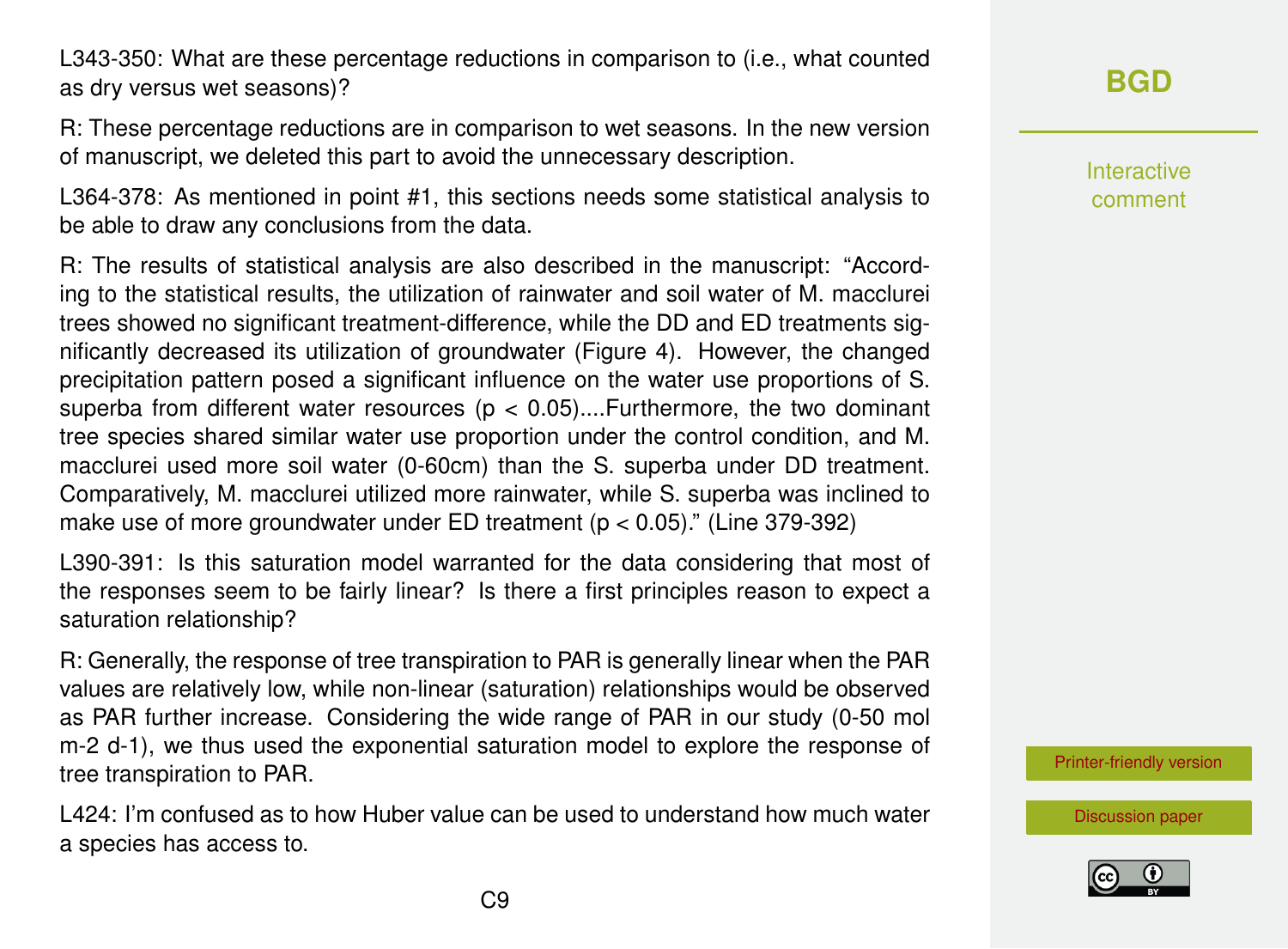R: This sentence was revised as "Results indicated that S. superba had significantly larger Huber value (As:Al) (Table 3), possibly meaning a less investment on leaf biomass but a better efficient transport system (Zhu et al., 2014)." (Line 447-449)

L427: See point #3 above regarding the "drought-tolerant"terminology.

R: As we have explained above, to make this terminology less controversial, we revise this sentence as "This character could lead to restraining of transpiration and better transport efficiency, and thus to drought-tolerant for S. superba when severe drought occurs. (Line 451-453)"

L433-434: I'm not sure this is supported by the data (especially since there are no stats). The bars seem to be similar in size and the error bars seem to overlap.

R: The results of statistical analysis are added in the revised manuscript and Figure 4. "According to the statistical results, the utilization of rainwater and soil water of M. macclurei trees showed no significant treatment-difference, while the DD and ED treatments significantly decreased its utilization of groundwater (Figure 4). However, the changed precipitation pattern posed a significant influence on the water use proportions of S. superba from different water resources ( $p < 0.05$ )....Furthermore, the two dominant tree species shared similar water use proportion under the control condition, and M. macclurei used more soil water (0-60cm) than the S. superba under DD treatment. Comparatively, M. macclurei utilized more rainwater, while S. superba was inclined to make use of more groundwater under ED treatment ( $p < 0.05$ )." (Line 379-392)

L489-490: I'm not sure this claim is supported since the treatment effects seemed to be fairly similar in the two species. Perhaps specify or cut this sentence?

R: This sentence was deleted as we actually don't have the experimental data to support that.

All figure and tables: Please specify what the +/- means in the tables (standard error,

**[BGD](https://www.biogeosciences-discuss.net/)**

Interactive comment

[Printer-friendly version](https://www.biogeosciences-discuss.net/bg-2019-392/bg-2019-392-AC2-print.pdf)

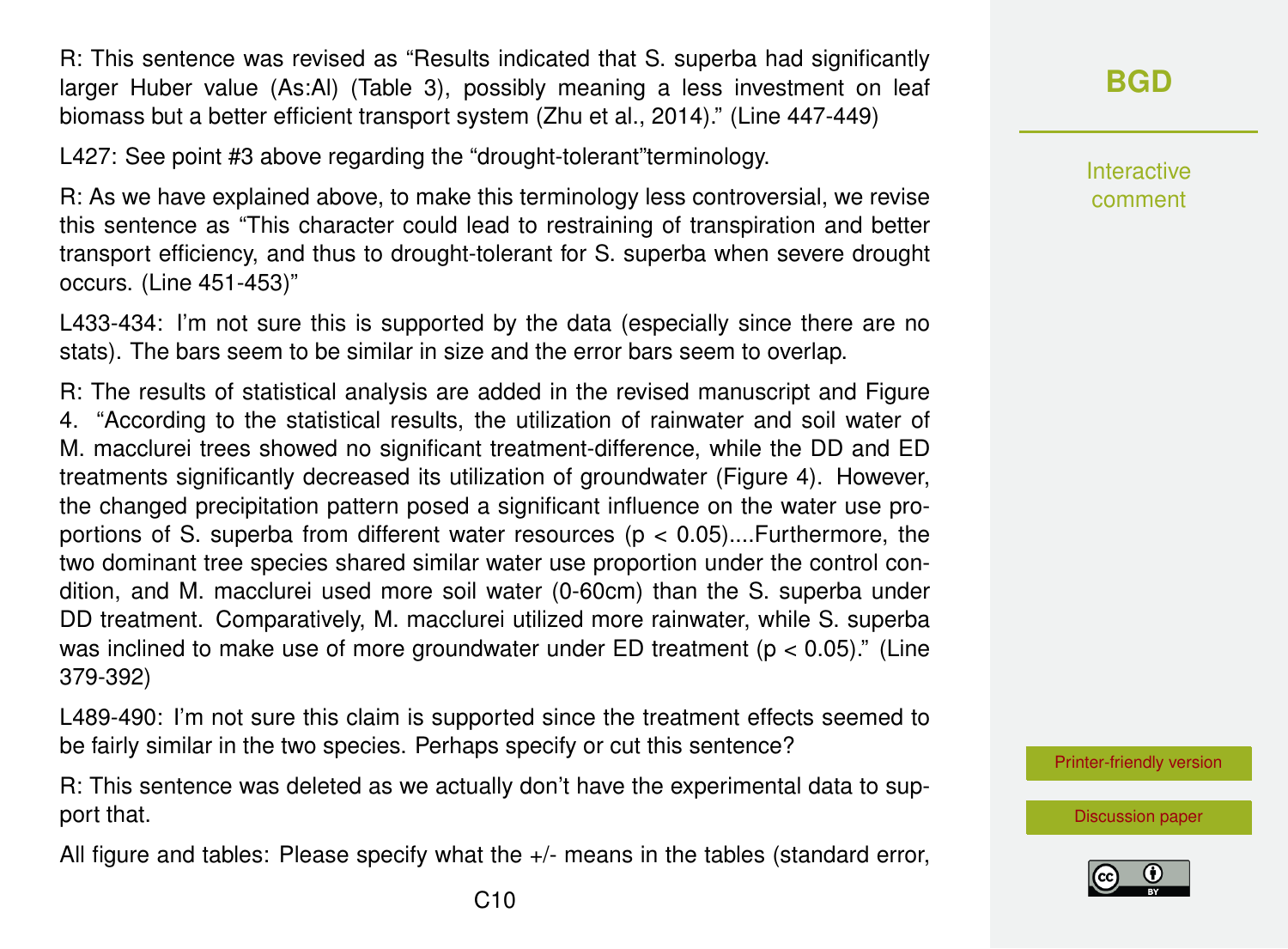deviation?), what the lettering notation indicates, and what error bars represent.

R: Done. The  $+/-$  means mean values  $\pm$  standard deviation. Different small letters indicate differences among the three treatments within the same tree species ( $p < 0.05$ ); Different capital letters indicate differences between tree species for a single treatment  $(p < 0.05)$ .

Fig. 1: During what hours were these daily values calculated? It might be more relevant to present mean daytime PAR and VPD.

R: Yes, we also think that the mean daytime values of PAR and VPD would be more relevant, however, the values were measured and offered by the Heshan National Ecological Station and only daily values presented.

Fig. 3: I think the clarity of this figure could be improved. In general, it is hard to parse out trends due to the experiment since the points are so close together. It is also hard to interpret the panels for each species since they encompass different and overlapping time points. Perhaps clarify what manipulation was occurring in each panel, or maybe make one longer time series graph with all the treatment times labeled?

R: The Figure 3 was re-plotted according to the suggestion. We used three separate graphs to describe tree transpiration of two species during the whole experimental period under BC, DD and ED treatment, respectively.

In terms of the treatment times, "The exclusion of precipitation was achieved automatically by a tarpaulin covering approximately 67% of the area of the DD and ED plots. To guarantee the equal total annual rainfall, approximately equivalent amounts of excluded water were pumped into these plots several times (4-8 times) during wet seasons (from June to September for DD and ED treatments) (Table 1)." (Line 174-178)

Please also note the supplement to this comment: [https://www.biogeosciences-discuss.net/bg-2019-392/bg-2019-392-AC2-](https://www.biogeosciences-discuss.net/bg-2019-392/bg-2019-392-AC2-supplement.pdf) **[BGD](https://www.biogeosciences-discuss.net/)**

Interactive comment

[Printer-friendly version](https://www.biogeosciences-discuss.net/bg-2019-392/bg-2019-392-AC2-print.pdf)